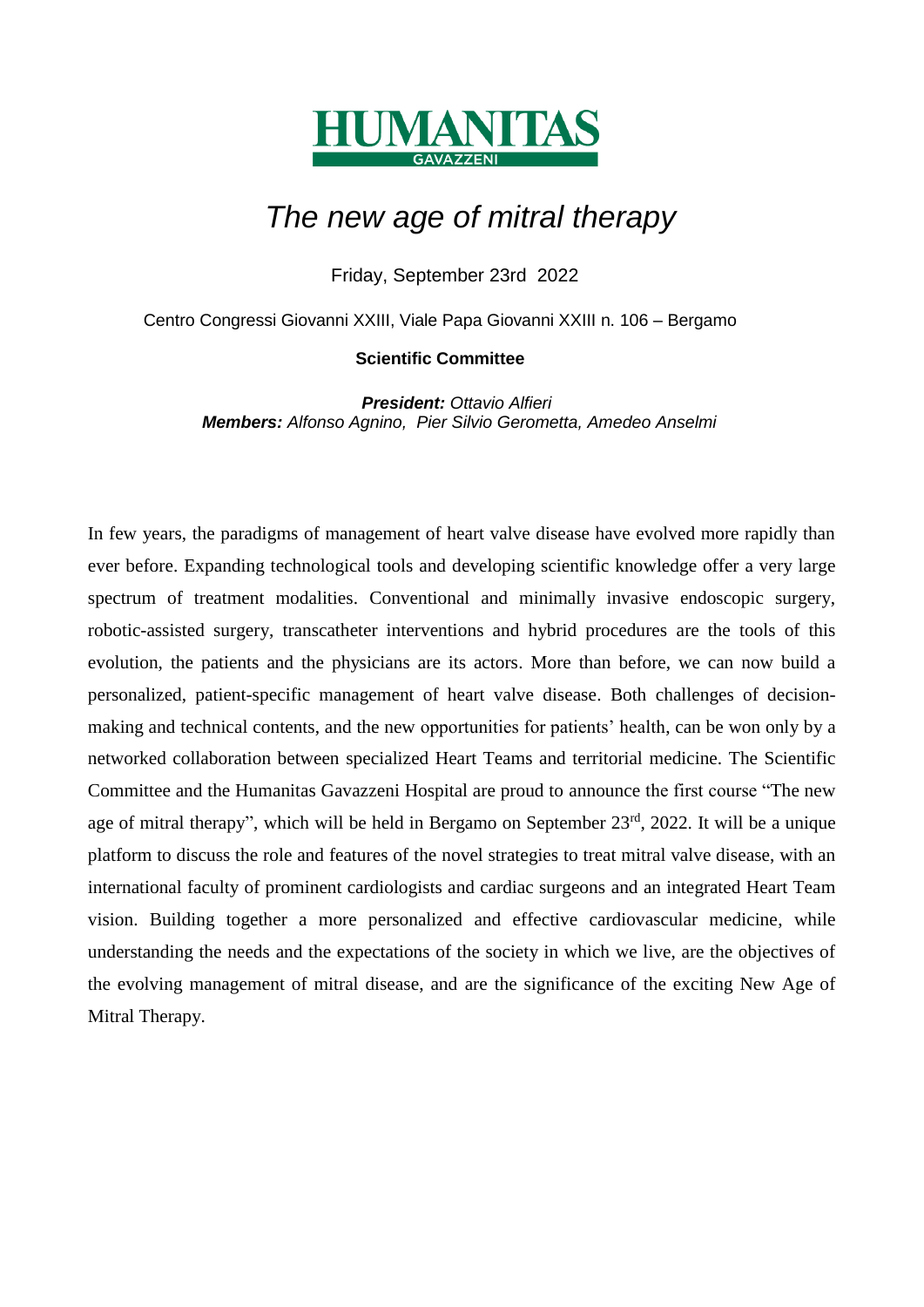# **Programma**

# **9,15 Welcome**

Giuseppe Fraizzoli – CEO Humanitas Gavazzeni and Humanitas Castelli – Bergamo Giorgio Gori – Mayor of Bergamo Alfonso Agnino - Chief medical doctor of minimally invasive and robotic cardiac surgery – Humanitas Gavazzeni, Bergamo

# **9,30 Mitral surgery from endoscopy to robotics: the 'enhanced surgeon'**

*Chairmen: P. Gerometta (Bergamo), W. Oosterlink (Leuven)* 9,30 The transition from minimally invasive to robotic-assisted *– M. Rinaldi (Turin)* 10 Why you should start a robotic mitral surgery program*– S. Cerny (Prague)* 10,30 Is robotic surgery for mitral valve treatment only? *- G. Torregrossa (Philadelphia)* 11 Discussion – *Invited discussant: G. Dreyfus (Monaco)* 

*11,30 Coffee break*

# **12 Behind surgery: Anesthesia**

*Chairmen: G. Albano (Bergamo), M. Ranucci (Milan), F. Barili (Cuneo)* 12 E.R.A.S.: New approaches in minimally invasive cardiac surgery for a better outcome *– C. Roscitano (Bergamo)* 12,20 Organ protection in minimally invasive cardiac surgery: are there any differences? – *N. Villari (Bergamo)* 12,40 Discussion

*13 Lunch* 

#### **14 New devices for new procedures**

*Chairmen: A. Parolari (Milan), F. Musumeci (Rome), F. Bedogni (Milan)*

14 Mitral Rings for minimally invasive surgery – *A. Agnino (Bergamo)*

14.15 Percutaneous mitral therapy – *F. Maisano (Milan)*

14.30 Transapical mitral repair with the NeoChord system – evidence – *G. Gerosa (Padova)*

14.45 Transcatheter mitral valve replacement across the patients' spectrum – *A. Anselmi (Rennes)*

15 Discussion

#### **15,30 Future perspectives**